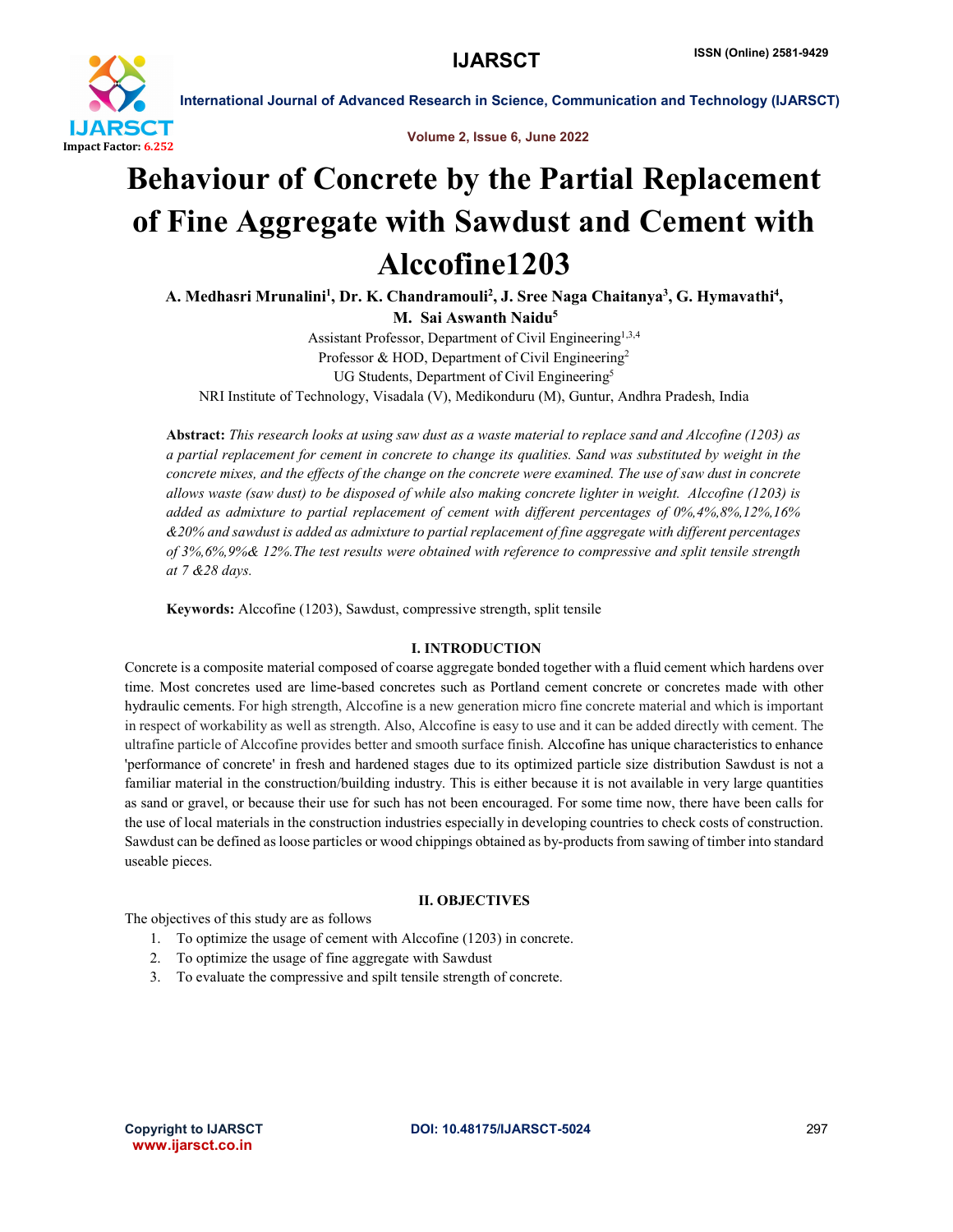

#### International Journal of Advanced Research in Science, Communication and Technology (IJARSCT)

#### Volume 2, Issue 6, June 2022

#### III. MATERIALS

The properties of cement are presented in Table 1.

Table 1: Physical properties of cement

| S. No. | <b>Property</b>  | <b>Cement</b> | $(53 \text{ grade})$ |
|--------|------------------|---------------|----------------------|
|        | Specific gravity | 3.14          |                      |
|        | Fineness         | 9.75%         |                      |

#### 3.1 Alccofine (1203)

The Alccofine is manufactured by Ambuja Cements Ltd was used in this experiment as a mineral admixture. The products alccofine 1203 is a supplementary cementitious material suitably replaces silica fume used in high performance concrete. It is obtained from the materials of the iron ore industry. The chemical composition of the alccofine shows higher percentage of the alumina content and silica content. ALCCOFINE1203provides reduced water demand for a given workability, even up to 70% replacement level as per requirement of concrete performance.

#### 3.2 Saw Dust

Sawdust is a by-product or waste product of woodworking operations such as sawing, milling, planning, routing, drilling and sanding. It is composed of fine particles of wood. These operations can be performed by woodworking machinery, portable power tools or by use of hand tools. Sawdust's are produced as a small discontinuous chips or small fragments of wood during sawing of logs of timber into different sizes.

### IV. EXPERIMENTAL INVESTIGATIONS

#### 4.1 Compressive Strength Results

The compressive strength conducted in compression testing machine for the cast and cured specimens and the results are furnished in table 2 to 4.

| Sl.no                                                  | Alccofine | 7 days | 28 days |
|--------------------------------------------------------|-----------|--------|---------|
|                                                        | $0\%$     | 27.12  | 39.15   |
| 2                                                      | $4\%$     | 31.76  | 46.44   |
| $\overline{\mathbf{3}}$                                | 8%        | 35.15  | 50.29   |
| $\overline{4}$                                         | 12%       | 36.18  | 53.37   |
| 5                                                      | 16%       | 40.29  | 56.70   |
| 6                                                      | 20%       | 37.17  | 53.80   |
| Table 3: Compressive strength of concrete with Sawdust |           |        |         |

| Table 2: Compressive strength of concrete with Alccofine (1203) |  |  |
|-----------------------------------------------------------------|--|--|
|                                                                 |  |  |

| Sl.no       | <b>Sawdust</b> | 7 days | 28 days |
|-------------|----------------|--------|---------|
|             | 3%             | 27.12  | 39.15   |
|             | 6%             | 21.47  | 30.83   |
| $\mathbf 2$ | 9%             | 17.62  | 25.66   |
|             | 12%            | 13.04  | 19.88   |

Table 4: Compressive strength of concrete with Alccofine(1203)and Sawdust

| Sl.no | $AF+SD$        | 7 days | 28 days |
|-------|----------------|--------|---------|
|       | $0\%$          | 27.12  | 39.15   |
|       | $16\%AF+6\%SD$ | 37.15  | 52.55   |

www.ijarsct.co.in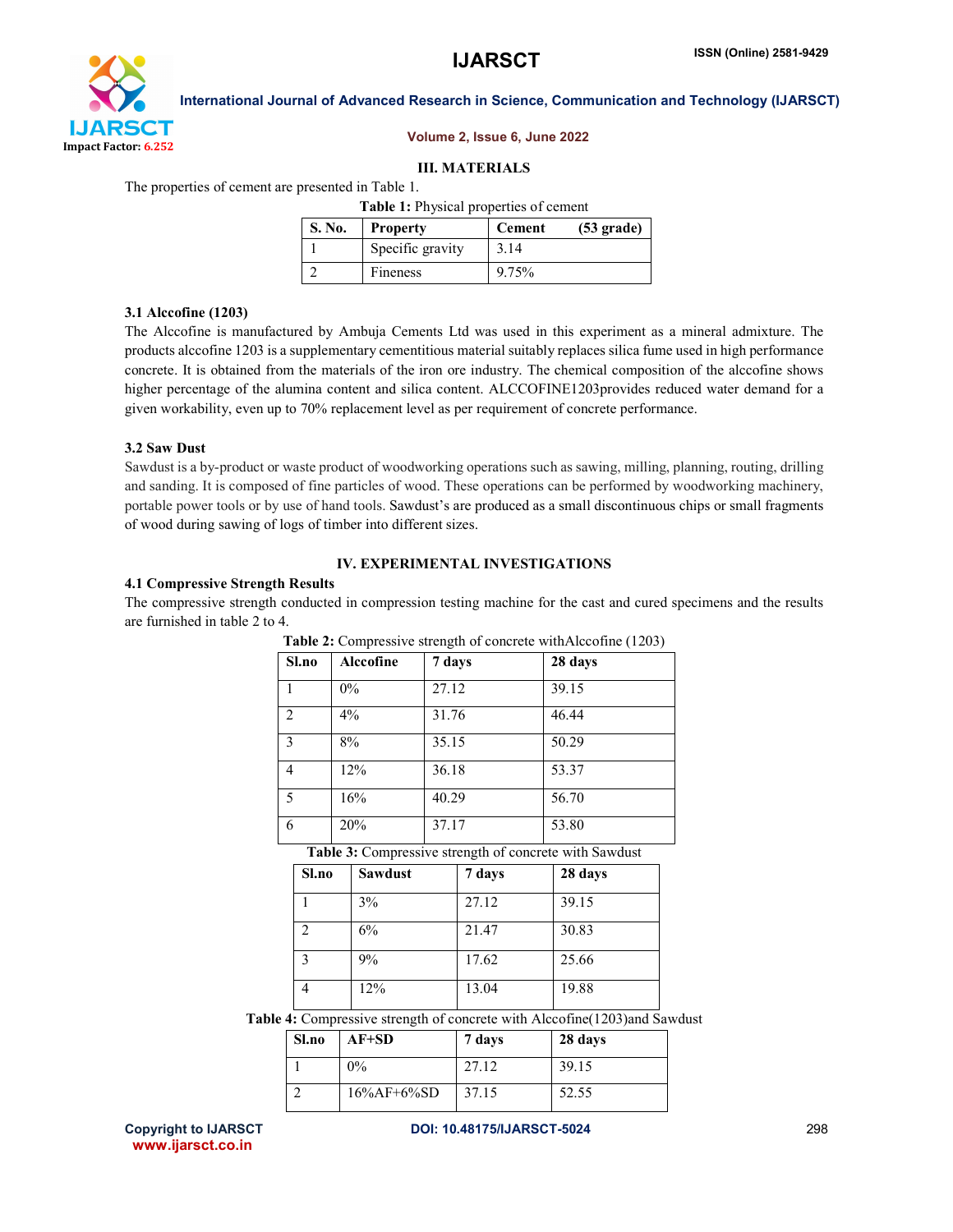

## Volume 2, Issue 6, June 2022

#### 4.2 Split Tensile Strength Results

The split tensile strength conducted in compression testing machine for the cast and cured specimens and the results are furnished in table 5 to 7.

Table 5: Split tensile strength of concrete with Alccofine (1203)

| Sl.no          | Alccofine | 7 days | 28 days |
|----------------|-----------|--------|---------|
|                | 0%        | 2.50   | 3.59    |
| $\mathfrak{D}$ | 4%        | 3.12   | 4.59    |
| 3              | 8%        | 3.37   | 4.87    |
| 4              | 12%       | 3.67   | 5.25    |
| 5              | 16%       | 4.29   | 6.12    |
| 6              | 20%       | 3.56   | 5.19    |

Table 6: Split tensile strength of concrete with sawdust

| Sl.no | <b>Sawdust</b> | 7 days | 28 days |
|-------|----------------|--------|---------|
|       | 3%             | 2.50   | 3.59    |
| 2     | 6%             | 2.12   | 3.04    |
| 3     | 9%             | 1.73   | 2.49    |
|       | 12%            | 1.17   | 1.78    |

Table 7: Split tensile strength of concrete with Alccofine &Sawdust

| Sl.no | $AF+SD$        | 7 days | 28 days |
|-------|----------------|--------|---------|
|       | $0\%$          | 2.50   | 3.59    |
|       | $16\%AF+6\%SD$ | 2.64   | 3.78    |

#### V. CONCLUSION

- [1]. At 16% partial replacement of Alccofine (1203) with cement the compressive strength of concrete at 7 and 28 days are 40.29 and 56.70N/mm2.
- [2]. 2.At 16% partial replacement of Alccofine with cement the split tensile strength of concrete at 7 and 28 days are 4.29and 6.12 N/mm2.
- [3]. At 6% partial replacement of sawdust with fine aggregate the compressive strength of concrete at 7 and 28 days are 21.47 and 30.83 N/mm2.
- [4]. At 6% partial replacement of sawdust with fine aggregate the split tensile strength of concrete at 7 and 28 days are 2.12 and 3.04 N/mm2.
- [5]. By the combination of 16% Alccofine +6% sawdust with cement and fine aggregate the compressive strength of concrete at 7 and 28 days are 37.15 and52.55N/mm2.
- [6]. By the combination of 16% Alccofine +6% sawdust with cement and fine aggregate the split tensile strength of concrete at 7 and 28 days are 2.64 and 3.78N/mm2.

#### **REFERENCES**

- [1]. Dr.K. Chandramouli, J. Sree Naga Chaitanya, Dr.N. Pannirselvam, A. Murali Krishna,Ultra High Strength Concrete by Using Alccofine (1203),© 2021 IJCRT | Volume 9, Issue 8 August 2021 | ISSN: 2320-2882.
- [2]. Dr. K. Chandramouli,J. Sree Naga Chaitanya, Dr. N. Pannirselvam An Experimental Investigation on Polypropylene Fiber Reinforced Concrete with Alccofine-1203.

www.ijarsct.co.in